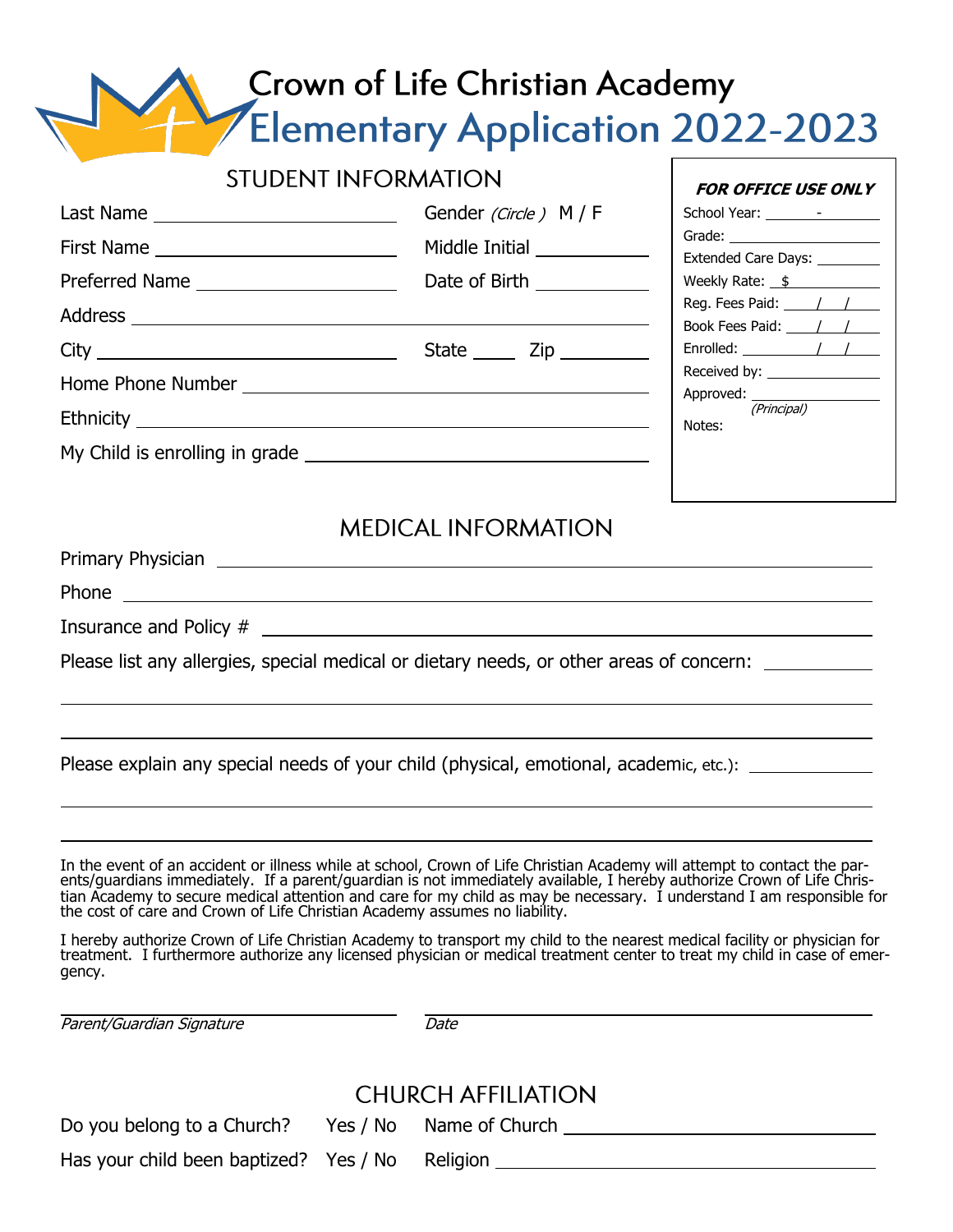## **FAMILY INFORMATION**

|                            |                                        | Cell #: ________________________ |                                 |            |
|----------------------------|----------------------------------------|----------------------------------|---------------------------------|------------|
|                            |                                        |                                  |                                 |            |
|                            |                                        |                                  | Work #: _______________________ |            |
|                            |                                        |                                  |                                 |            |
|                            | Lives with child? Yes / No             |                                  |                                 |            |
|                            |                                        |                                  |                                 |            |
|                            |                                        |                                  |                                 |            |
|                            |                                        |                                  | Work #: _______________________ |            |
|                            |                                        |                                  |                                 |            |
| Lives with child? Yes / No |                                        |                                  |                                 |            |
| <b>Names of Sibling:</b>   |                                        |                                  |                                 |            |
|                            |                                        |                                  |                                 | Age _____  |
|                            |                                        |                                  |                                 | Age $\_\_$ |
|                            |                                        |                                  |                                 |            |
|                            | <b>EMERGENCY / ALTERNATIVE CONTACT</b> |                                  |                                 |            |
|                            |                                        |                                  | $Cell$ #:                       |            |
|                            |                                        |                                  |                                 |            |
|                            |                                        | <b>AUTHORIZED PICK UP</b>        |                                 |            |
|                            |                                        |                                  |                                 |            |
|                            | Other #: _______________________       |                                  |                                 |            |
|                            |                                        |                                  |                                 |            |
|                            |                                        |                                  |                                 |            |

Crown of Life Christian Academy (COLCA) has my permission to contact persons listed as emergency contact if parents cannot be located an emergency. COLCA additionally has my permission to release my child to persons listed as emergency contact or authorized pick up I understand that my child will not be released to anyone except the persons named above. Furthermore, I understand any person picking up my child will be required to show a valid state ID.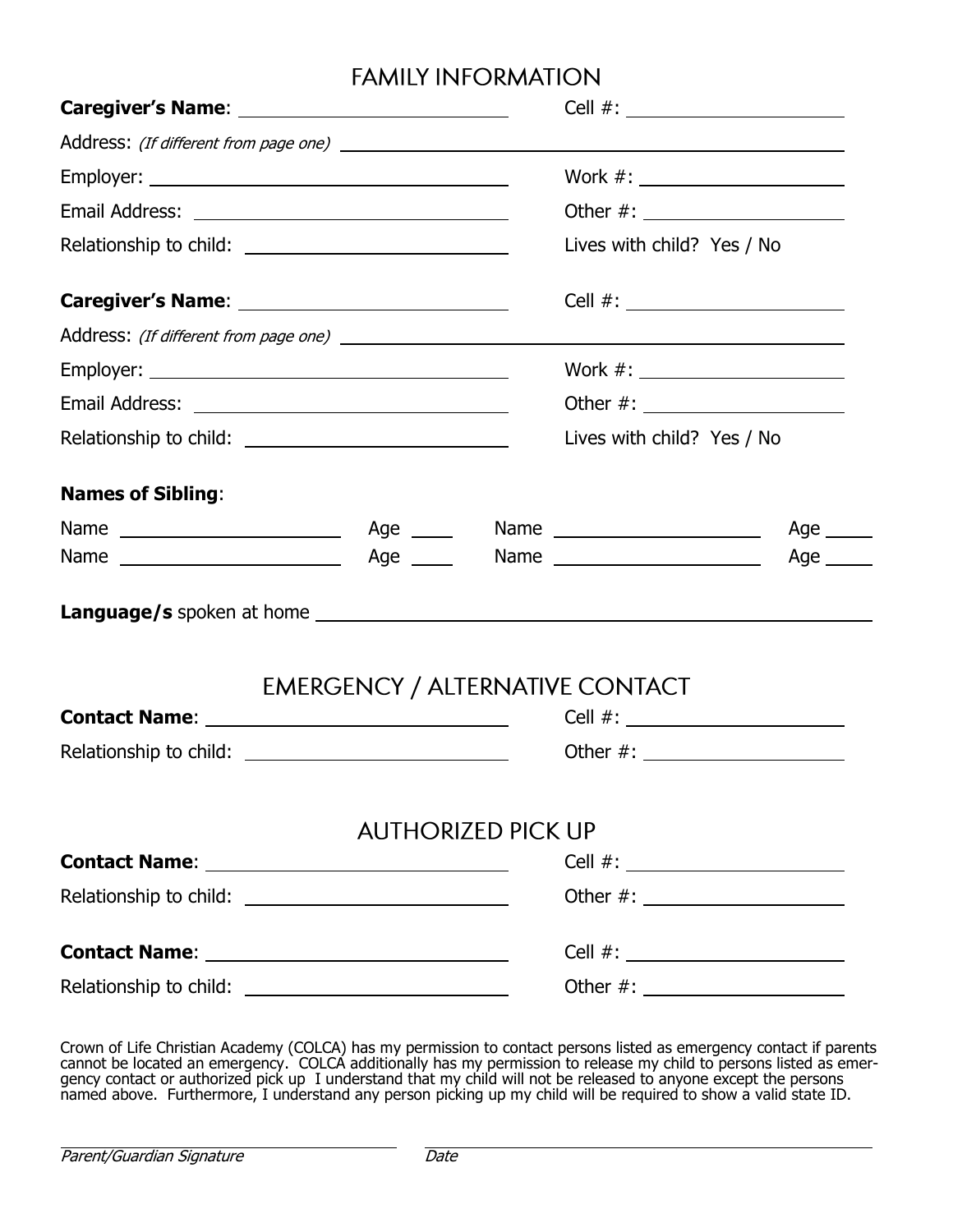# REGISTRATION FEE, BOOK FEE, & TUITION

#### **\$ 200 Registration Fee**

Registration fee is non-refundable and is used to cover supplies, special activities, etc. Registration fee is due with application.

#### **\$525 Book & Activity Fee**

Book fee is non-refundable and is used to cover student textbooks, workbooks, and additional classroom required electronic equipment. Book fee is due with application.

#### **\$7,600 Annual Tuition** (See attached 2022-2023 Tuition Rates page)

- Sibling Discount of 8% is available for each additional student.
- Annual Payment discount is available for pre-paying tuition. Tuition pre-paid for the full year will be discounted 2.5%.
- Crown of Life Christian Academy accepts scholarships from Step Up for Students, Family Empowerment, McKay, Gardiner, HOPE, and AAA.

## **FXTENDED DAY AM & PM**

Extended care is available for students who need to arrive before 8:30 am or stay after 3:30 pm. Extended Care hours are 7:30-8:30 am & 3:30-5:30 pm with a minimum of three days per week. Drop in care is available at \$10/hour per availability. Fees are due at the same time as monthly tuition payments and will be processed through our online billing system. Select your extended day schedule below.

## STUDENT EXTENDED DAY SCHEDULE

| <b>Extended Days my child will stay:</b> | Hours my child will attend Extended Day.                                                                       |  |  |
|------------------------------------------|----------------------------------------------------------------------------------------------------------------|--|--|
| Monday                                   |                                                                                                                |  |  |
| Tuesday                                  |                                                                                                                |  |  |
| Wednesday                                |                                                                                                                |  |  |
| Thursday                                 | $\Box$ 7:30 - 9 am Morning<br>$\Box$ 3:30 - 5:30 pm Afternoon<br>$\Box$ 7:30am-5:30pm Both Morning & Afternoon |  |  |
| Friday                                   |                                                                                                                |  |  |

| <b>EXTENDED DAY RATES</b>                                                  |                                  |                                  |                                            |  |
|----------------------------------------------------------------------------|----------------------------------|----------------------------------|--------------------------------------------|--|
|                                                                            | <b>Morning</b><br>7:30 - 8:30 am | <b>Afternoon</b><br>3:30-5:30 pm | <b>Both AM &amp; PM</b><br>7:30 am-5:30 pm |  |
| 3 Days                                                                     | \$22                             | \$30                             | \$50                                       |  |
| 4 Days                                                                     | \$30                             | \$40                             | \$70                                       |  |
| 5 days                                                                     | \$37                             | \$50                             | \$80                                       |  |
| Extended Day Drop In is \$10/hr. Call for daily availability 239-482-7315. |                                  |                                  |                                            |  |

Rates and policy are subject to correction or change without prior notice. Updated 01/25/2022.